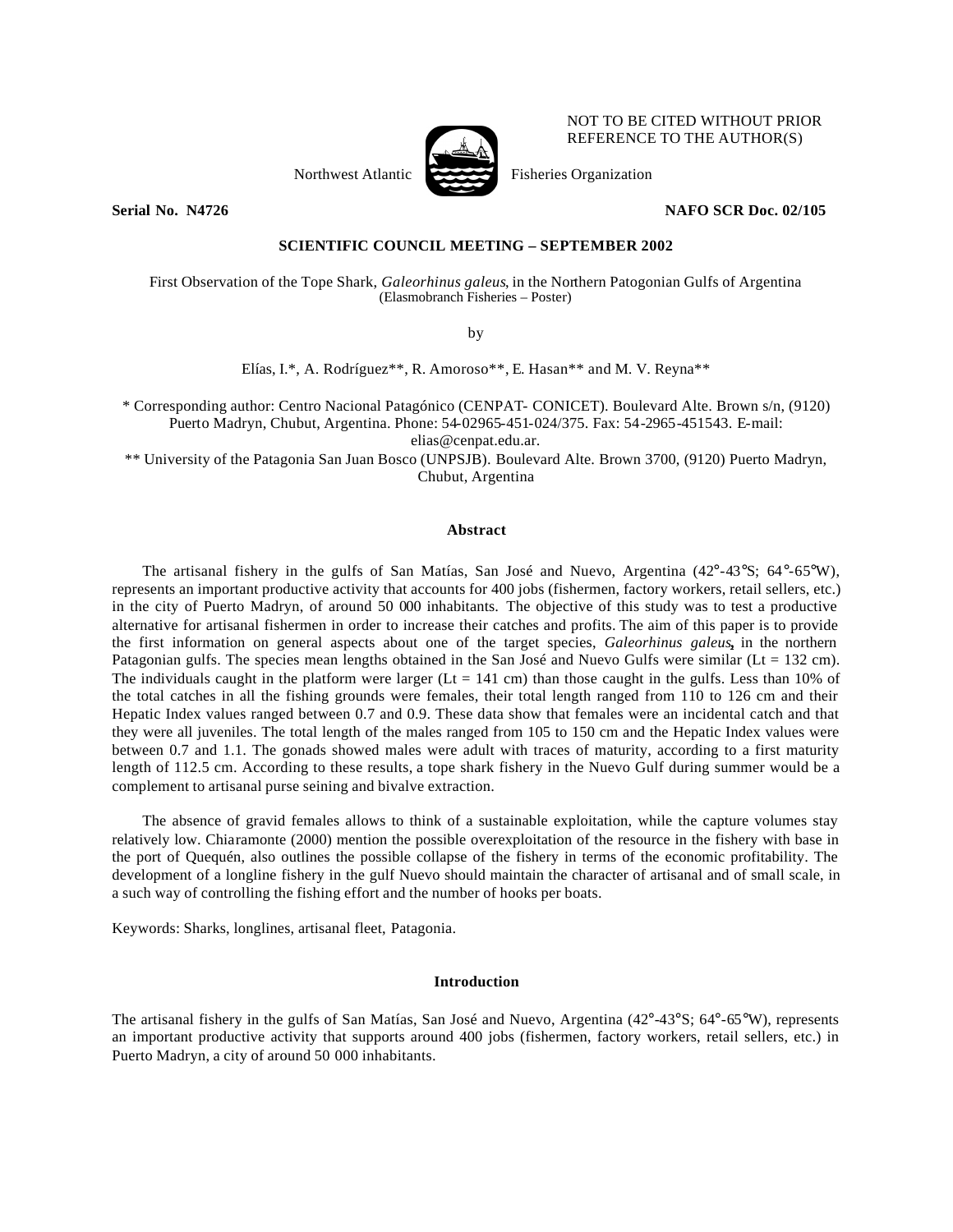The main target species for the shellfish fishers is a scallop (*Aequipecten tehuelchus*), harvested by hooka divers (Ciocco, 1998; Orensanz *et al.*, submitted). Fishing units are boats less than 10 m length equipped with outboard motors, typically operated by a crew of one deck assistant and two divers.

Fishing activities and therefore their economic potential are restricted in several ways.

- Shellfishing is limited in time due a biological and sanitary ban imposed by the fishery administration.
- The San José Gulf, designated as a Provincial Marine Park in 1974, is inserted in Peninsula Valdés, a very sensitive ecological region, due to its concentrations of marine mammals (southern right whale, sea elephants) and birds.

A project was designed to explore the feasibility of exploiting other natural resources in the neighbouring gulfs.

Between January 1994 and February 1996, experimental fishing was carried out using longlines in the gulfs and coastal zones of northern-Patagonia (Fig.1)

In 2000 and following the request of three artisanal boats to open an experimental longline fishery for the tope shark, *Galeorhinus galeus* in Nuevo Gulf, the Provincial Fishery Administration called upon the scientists to develop a monitoring program. Fishing took place during the summer of 2000-2001 and 2002.

This paper summarises the results of those experimental fishing seasons providing information on general aspects about the *Galeorhinus galeus*, captured in experimental and commercial fishing in the northern Patagonian gulfs.

## *Experimental fishing*

Fishing was conducted over 37 journeys from 1994 to 1996 in the San Matías, San José and Nuevo gulfs, and open sea, at depths between 14 and 70 m. The fishing gear was a longline with a total of 1 000 m of head rope and an average of 550 hooks. In order to detect the presence of juveniles in the area, gillnets were set in shallow waters. Nets were made of monofilament of 40, 60, 80 100 and 120 mm between knots.

### *Commercial fishing*

The activities took place between October and April 2000-2001 and February and March 2002, only in Nuevo Gulf, boats operated within 15 nautical miles off the coastline at depths between 40 and 120 m. The average number of hooks utilized was 1 500 per boat.

Both total length (TL, cm) and sexual maturity were determined according to Peres (1991).

## **Results**

#### *Abundance and Depth*

Tope shark is a seasonal migrant, in the study area mean catches were high from February to April (Fig.2a y b).

Tope shark represented 36% of the total commercial catch in numbers, the elephant fish (*Callorhynchus callorhynchus*) 33% and the argentine hake (*Merluccius hubbsi*) 23%.

Figure 3 shows the relative frequencies of the number of sharks captured, discriminated by sex and for strata of depth. The chi- square analysis indicates a highly significant association between the sex and the depth.  $(P < 0.001)$ .

### *Body size and Total length - weight relationship*

Total catches (experimental and commercial) involved 987 tope sharks. Gillnet catches (only experimental) were scarce, only 32 specimens were captured. Specimens caught by nets and longlines did not differ significantly in their lengths  $(P > 0.05)$ .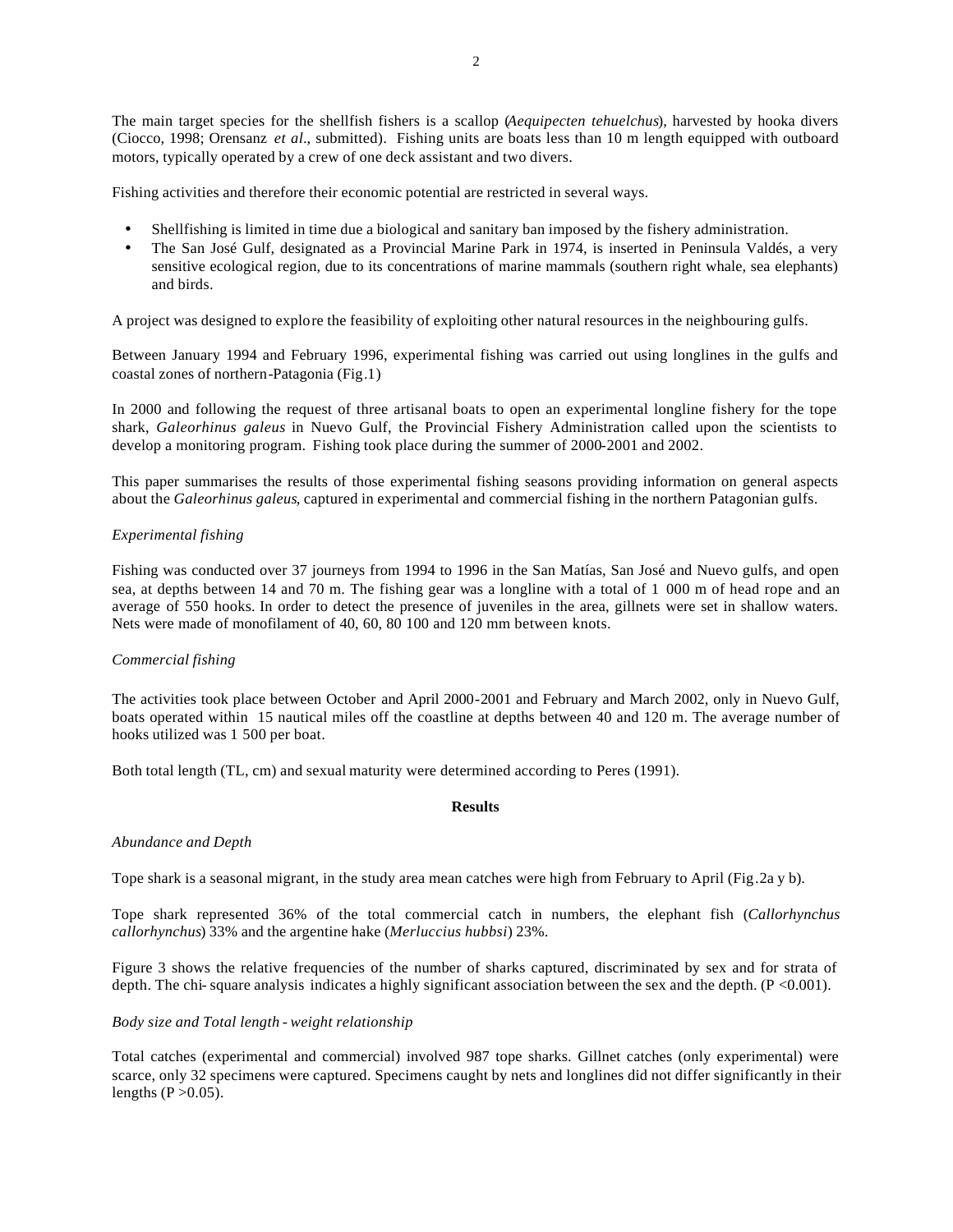The mean TL of males was significantly larger than for females ( $P < 0.001$ ). The TL of males (mean + s.e. (range) was 132 + 0.34 (105-150) cm, and of females was 121+ 0.58 (92-148 cm) (Fig. 4).

The slopes of total length- eviscerated weight regressions between females and males did not differ significantly (ANCOVA p = 0.069 df = 399). Weight ranged between 3 000 to 12 000 g for females and between 4 500 to 13 500 g for males (Fig.5).

### *Sexual maturity*

Females examined during the experimental fishing were all immature. Their total length ranged from 110 to 126 cm and their Hepatic Index values ranged between 0.7 and 0.9. Gonadosomatic index values of males captured in Patagonian waters during the experimental fishing showed that only the specimens captured during summer were sexually active, there was sperm in the seminal vesicle and testis were hemorragics.

The 33% of the total number of females caught in Nuevo Gulf during the commercial fishing were juveniles. The mature females belonged to two groups: first-year nongravid females (NGR-1), with ligth-yellow ovarian follicles from 0.5 and 1.5 cm in diameter and gonadal weight from 6 and 60 g, and second-year nongravid females (NGR-2) with golden-yellow follicles greater than 3.5 cm and gonadal larger than 150 g. (Fig. 6)

## *Stomach analysis*

Of the 100 stomachs of female tope shark collected, 85% contained food and 15% were empty. Stomach contents included otolith of common hake (*Merluccius hubbsi*) (80%) and pink cuskeel (*Genypterus blacodes*) (20%). Similar proportions of empty (13%) and full (87%) were found for males but the diet showed a greater diversity. In addition to commo n hake (70%) and pink cuskeel (12%), there was silverside (*Odonsthestes spp.*) (6%) and raneya *Raneya brasiliensis*) (6%).

### **Discussion and Conclusions**

Tope sharks sampled from catches in the province of Buenos Aires from August to September (Menni (1981), Menni *et al.* (1986) and Chiaramonte (2000)), from January to June and from August to December were smaller than those caught in Patagonia. Minimum lengths reported were 61 cm for females and 54 cm for males.

The slopes of total length - weight regressions did not differ significantly between males captured in Patagonian waters and those captured in Buenos Aires (Chiaramonte, 2000). Body condition of females from Patagonia and from Buenos Aires appears to be different, probably because catches in Buenos Aires included gravid females, while in Patagonian waters, no gravid females were found.

Males caught in the gulfs during autumn did not showed signs of sexual activity like those caught during the summer; these had hemorragics testes and semen in their seminal vesicle.

Changes in sex ratio with depth strata of depth indicated that mature females in their first and second year nongravid preferred depths greater than 80 m. Elías (1998) in a selectivity study of this species revealed that males feed throughout the complete water column of waters, because they have been caught in mid water a bottom longlines. Analysis of stomach contents, in this study confirm this observations, the prey items of females were only demersal organisms, while male's preys were both, demersal and pelagics.

The schools of tope shark that arrive to northern patagonian waters during the summer are formed by adults and mature males (64%), and the rest (36%) is conformed by immature females (33%) and matures in their first and second nongravid year (67%).

Chiaramonte (2000) mention the possible overexploitation of the resource in the fishery with base in the port of Quequén, also outlines the possible collapse of the fishery in terms of the economic profitability. The development of a longline fishery in the Nuevo Gulf should maintain the character of artisanal and of small scale, in such way that fishing effort and the number of hooks per boat are controlled.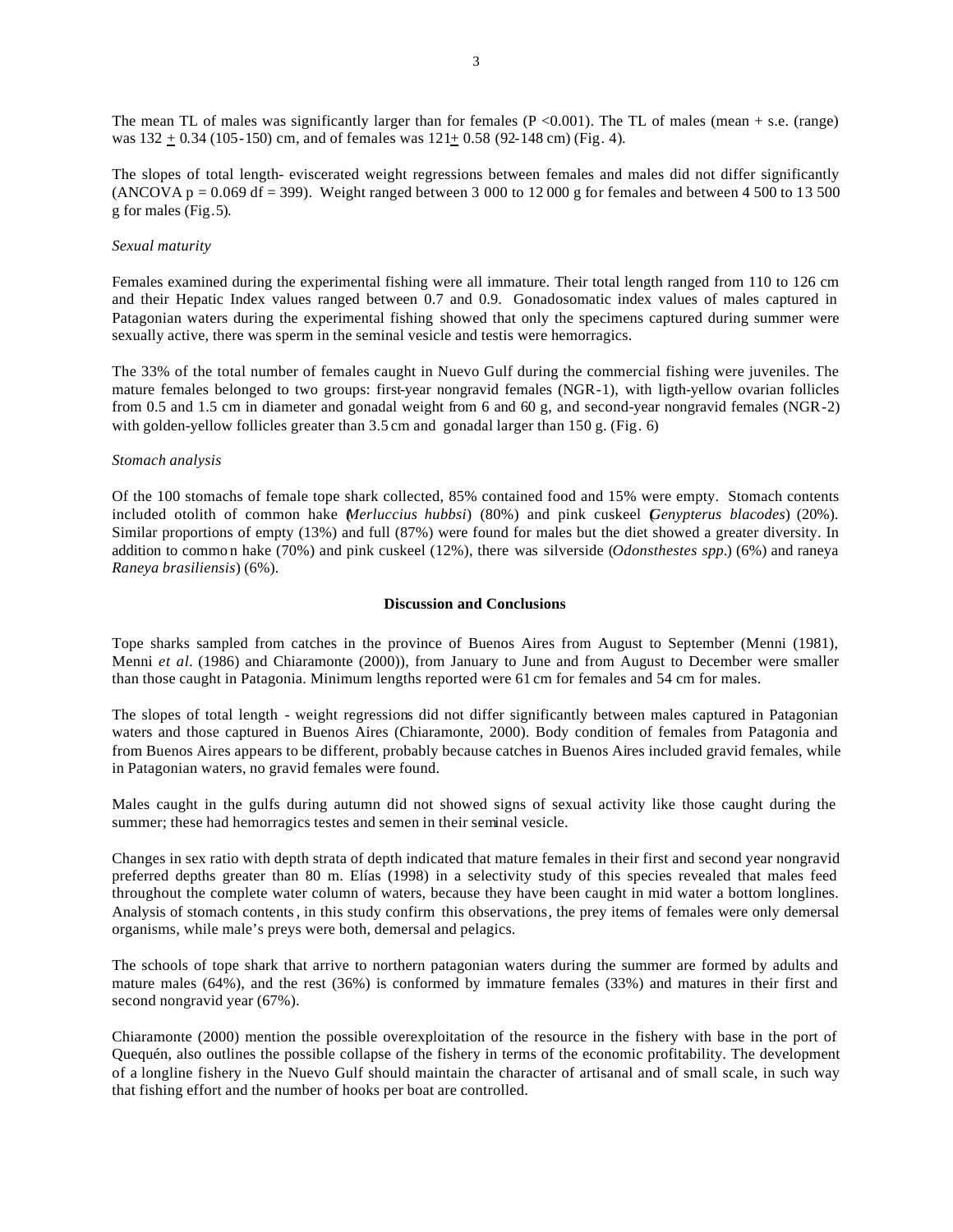CPUE trend over the fishing season suggests that a single-species fishery based on the tope shark would not be profitable. The use of the whole catch, however, would result in greater income and would, in addition, diminish the fishing pressure on the sharks, by shifting from a fishery were tope shark is the target specie to a multispecific fishery.

Controlled artisanal longline fisheries appeared to be biological and economically possible as a complement to the activities of fishers already holding a commercial diving permit. We caution that the number of longline permits should be limited.

#### **References**

- CHIARAMONTE, G. 2000. Biología y pesquería del tiburón vitamínico G*aleorhinus galeus* (Linnaeus, 1758) (Pisces Elasmobranchii: Triakidae) en Puerto Quequén, Provincia de Buenos Aires, Argentina. Tesis de Licenciatura UBA. 70 pp.
- CIOCCO, N.F.; LASTA, M.L. & BREMEC, C.S. 1998. Pesquerías de bivalvos: mejillón, vieiras (tehuelche y patagónica) y otras especies. **En**: El Mar Argentino y sus Recursos Pesqueros. Tomo II. Boschi (edit.) 2: 143- 166.
- ELÍAS, I. 1998. Alternativas de explotación pesquera en áreas de alta sensibilidad ecológica. Tesis Doctoral. Fac. Cs Nat. Y Museo. UNLP, 135pp.
- MENNI, R. C.; LÓPEZ, H. L. y GARCÍA, M. L. 1981. Lista comentada de las especies de peces colectadas durante la campaña V del B/I "Shinkai Maru"en el Mar Argentino (25/8-15/9/1978). Contr. INIDEP N(383: 267-280.
- MENNI, R. C. 1986. Shark Biology in Argentina: a Review. Proc 2nd Int Conf Indo-Pac Fishes, (Uyeno, T. *et al.*, eds). Ichth. Soc of Japan, Tokyo: 425-436.
- ORENSANZ, J.M., A. M. PARMA, G. JEREZ, N. BARAHONA, M. MONTECINOS and I. ELIAS. What are the Key Elements for the Sustainability of "S-Fisheries"? Insights from South America. MS Submitted.
- PERES, M. and VOOREN, C.M. 1991. Sexual Development, Reproductive Cycle and Fecundity of the School Shark *Galeorhinus galeus* off Southern Brazil. Fishery Bulletin, U. S. 89: 655-667.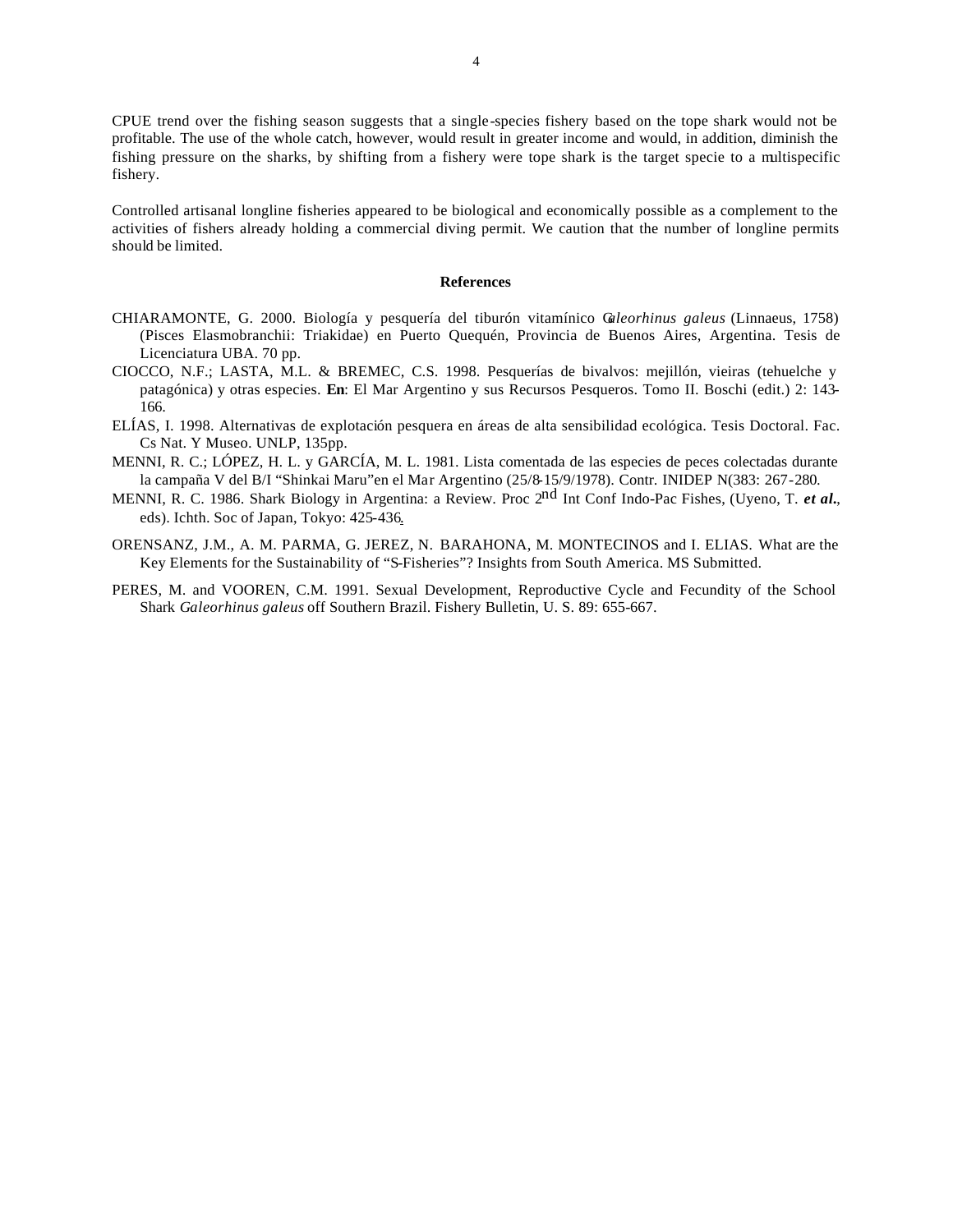

Fig. 1. Geographic location of the study area. ·Experimental fishing.· Commercial fishing.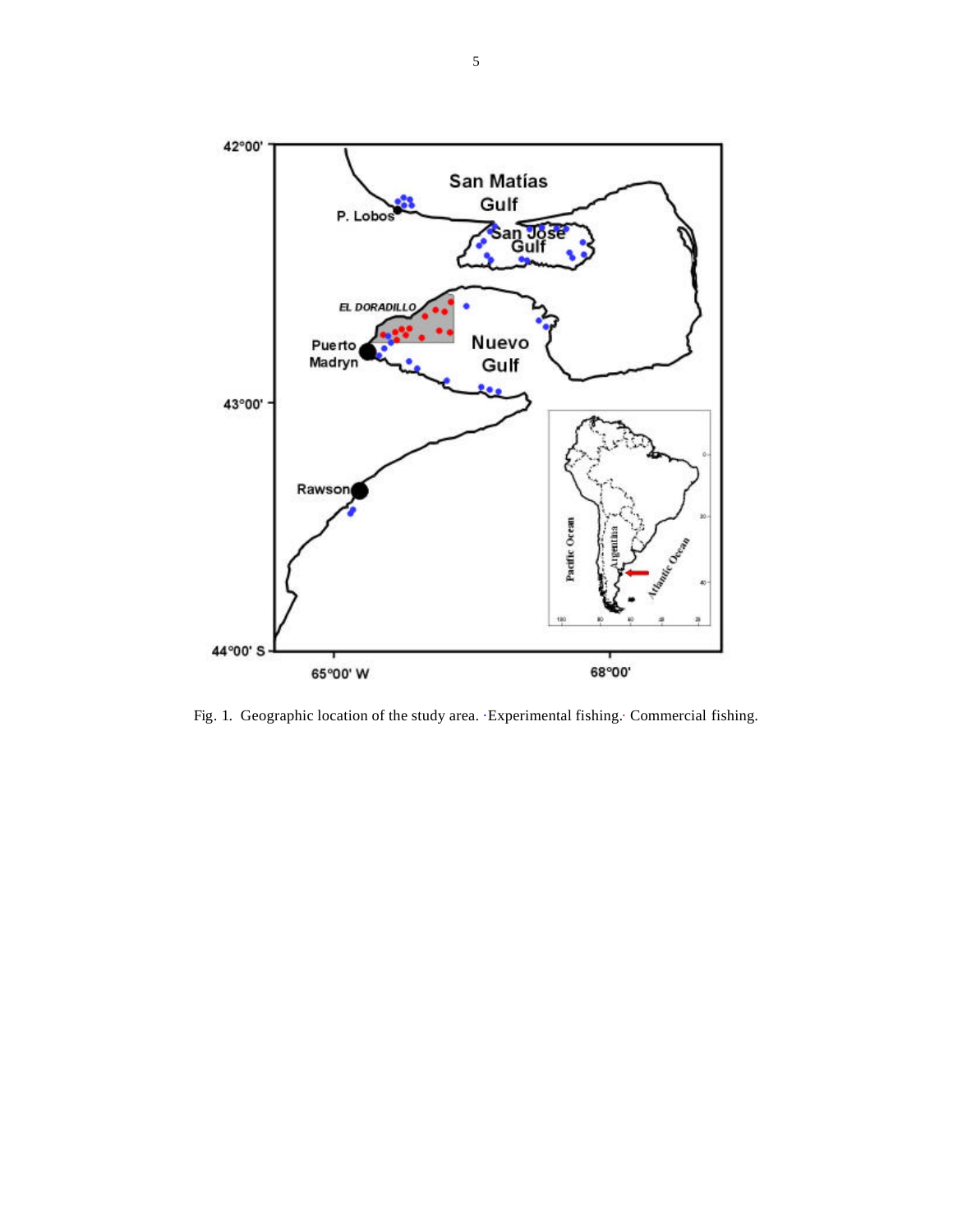

Fig.2. Changes of CPUE (sharks/hooks) in (a) experimental fishing and (b) commercial fishing.



Fig. 3. Distribution abundance discriminated by sex for *Galeorhinus galeus* in patagonian waters.